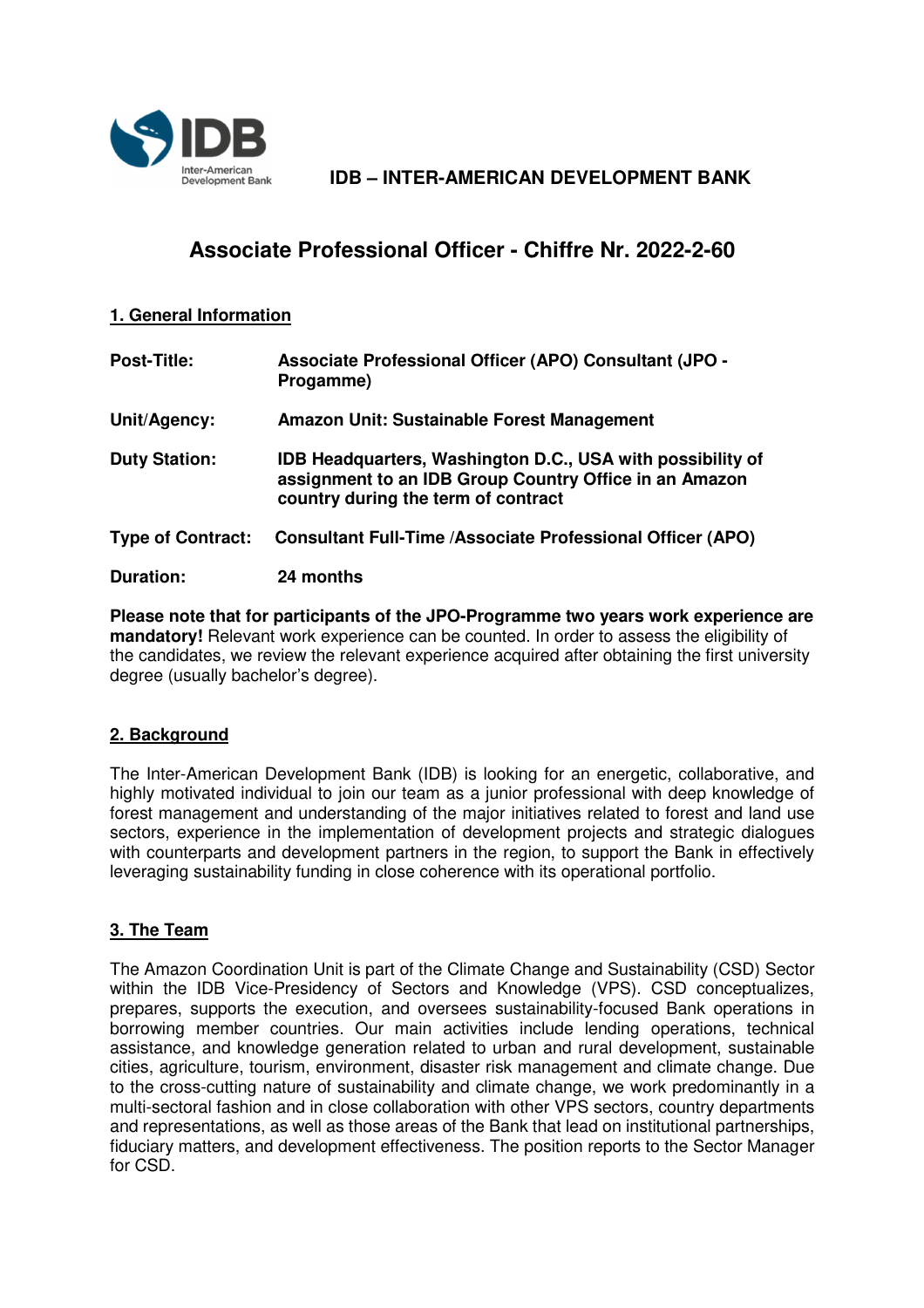## **4. Description of Activities**

- Designs, plans, and implements technical assistance activities in legislation, regulation, national and regional systems, and guidelines to support the valuing of natural capital/forest assets, including systems for environmental-economic modelling or accounting and other mechanisms to protect tropical forests and sustainable development, and other enabling and institutional strengthening activities.
- Participates in dialogues with LAC countries at national and regional levels to identify opportunities to contribute to the achievement of NDCs. Promotes and advises member countries on policies, strategies and methods of forest management and protection with a view to facilitating the contribution of forests and trees to improved livelihoods, rural development, and food security.
- Provides technical support to enhance mobilization of private capital and resources towards forest management and conservation activities within the framework of the Amazon Initiative.
- Plans, designs, and implements programs and activities in member countries and at a regional level for forest management, protection, and private mobilization, including project formulation, and technical backstopping.
- Participates in the dialogues and contributes to identifying business opportunities with private sector entities jointly with IDB Invest and IDB Lab.
- Provides technical support to technical divisions of the IDB Group on planning and executing activities related to rangelands management, climate smart agriculture and conservation agriculture.
- Provides technical support/analysis to assessments, studies and initiatives related to projects in forest management.
- Collaborates in, provides technical knowledge to, and ensures the quality / effectiveness of forest-related activities to be financed by different source of funding of the Amazon Initiative.
- Participates in multi-disciplinary teams and working groups/teams and collaborates to promote best practices.
- Promotes knowledge sharing and best practices with IDB group staff and clients and provides support to stakeholder consultations.

## **5. Qualifications**

**Academic background**: **Master´s degree** in a field of the social sciences or humanities that is relevant to sustainable and inclusive development.

#### **Professional Experience**:

- You have a minimum of 2 years of experience related to advancing sustainable and/or inclusive development
- Experience with advancing the sustainable development agenda.
- You have experience conducting political and strategic-level technical dialogues with diverse stakeholder groups (e.g. public sector, private sector, NGOs, civil society, indigenous and/or traditional communities), including dialogues in matters related to the sustainable development.A working understanding of multilateral development banks is highly desirable.
- You have some experience in connecting strategic-level discussions with realities at the operational level.
- A working understanding of multilateral development banks is highly desirable.
- At least a basic familiarity with the fundamental economic, socio-cultural and environmental characteristics of the Amazon territories is highly desirable.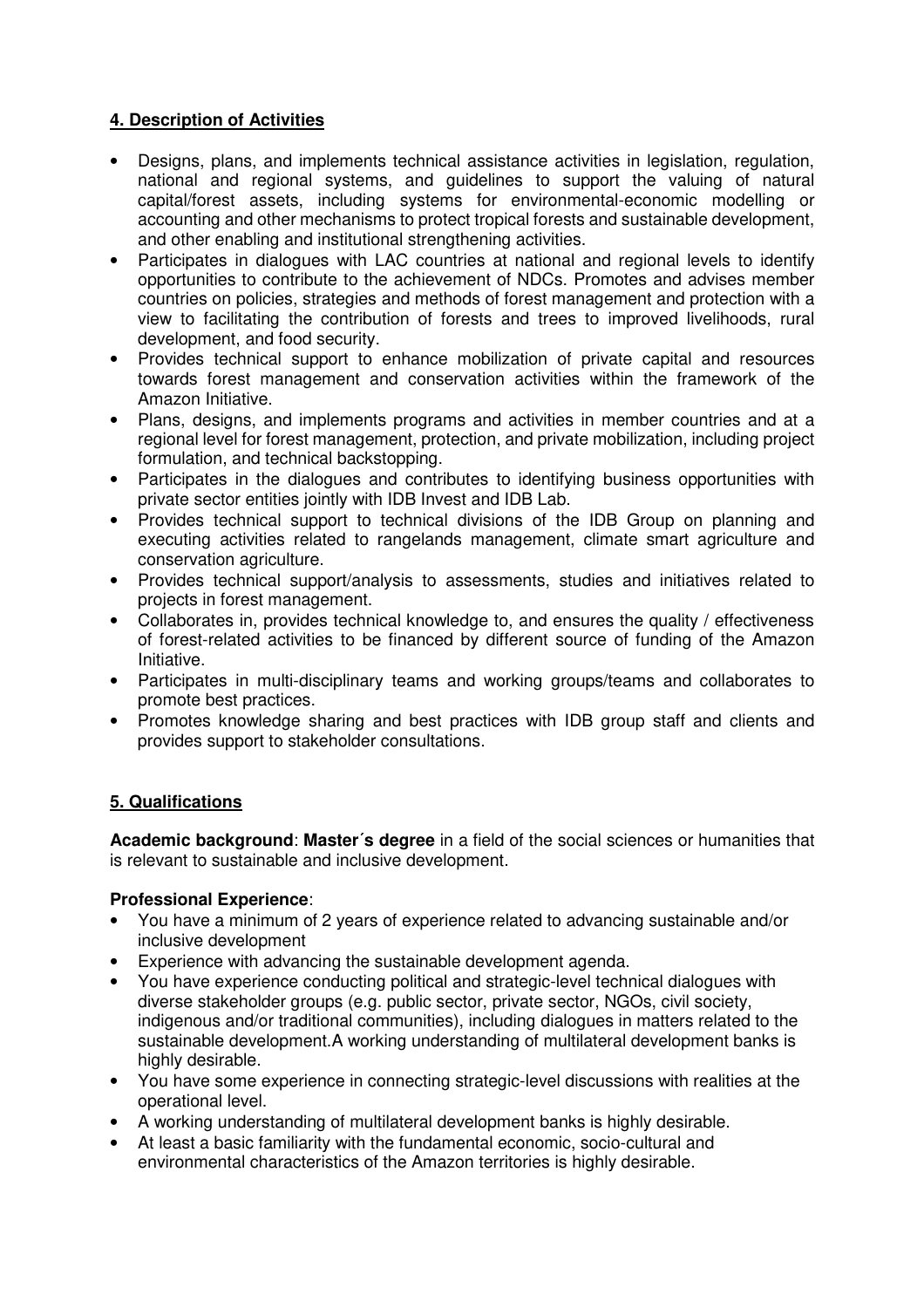## **Skills:**

- Knowledge and understanding of the international negotiations on REDD+, voluntary carbon markets and Article 6 related discussions is highly desirable.
- Knowledge of forest management in diverse forest types and ecosystems.
- Relevant experience in analyzing technical and institutional/governance aspects and providing policy advice on forest management and private investments.
- You support strategic dialogues with due attention to both results and relationships.
- You are skilled at leading difficult conversations to constructive outcomes.
- You are able to quickly adapt to changing circumstances while maintaining focus on quality. priorities and results.
- You have a collaborative spirit that allows you to integrate quickly and contribute effectively to a wide variety of settings with a variety of stakeholders.

#### **Language**:

- **Proficiency in English is required**
- Proficiency in Spanish (written and spoken) would be strongly recommended.
- Proficiency in Portuguese is desirable.
- Proficiency in French is a plus

You are expected to abide by the IDB Groups values and behaviors as set forth in the institutional Code of Conduct.

#### **What you will need:**

- **Citizenship:** Must be citizens of a Bank donor member country. We may offer assistance with relocation and visa applications for you and your eligible dependents.
- **Consanguinity:** You have no family members (up to fourth degree of consanguinity and second degree of affinity, including spouse) working at the IDB Group.
- **Experience**: Have a minimum of 2 years of relevant professional experience working with government agencies and local partners, multilateral institutions on projects for both the public and private sector is desirable. Understanding of projects related to Forest management and conservation.
- **Age:** Be under 33 years of age as of January 1st of the year of contract commencement date, or 38th birthday for Diversity groups defined by the Bank as peoples with disabilities, Indigenous peoples, afro-descendants, and the LGBTQ+ community.
- Be exempt from any military obligation for the duration of the program.

## **6. Our Culture**

Our people are committed and passionate about improving lives in Latin-America and the Caribbean, and they get to do what they love in a diverse, collaborative and stimulating work environment. We are the first Latin American and Caribbean development institution to be awarded the EDGE certification, recognizing our strong commitment to gender equality. As an employee you can be part of internal resource groups that connect our diverse community around common interests.

Because we are committed to providing equal opportunities in employment, we embrace all diversity and encourage women, LGBTQ+, persons with disabilities, afro-descendants, and indigenous people to apply.

The organization requires a COVID-19 vaccination for in-person business in the United States. Therefore, everyone working in HQ is required to present proof of vaccination status upon hire unless they qualify for a medical or religious exemption, subject to the Bank's approval.